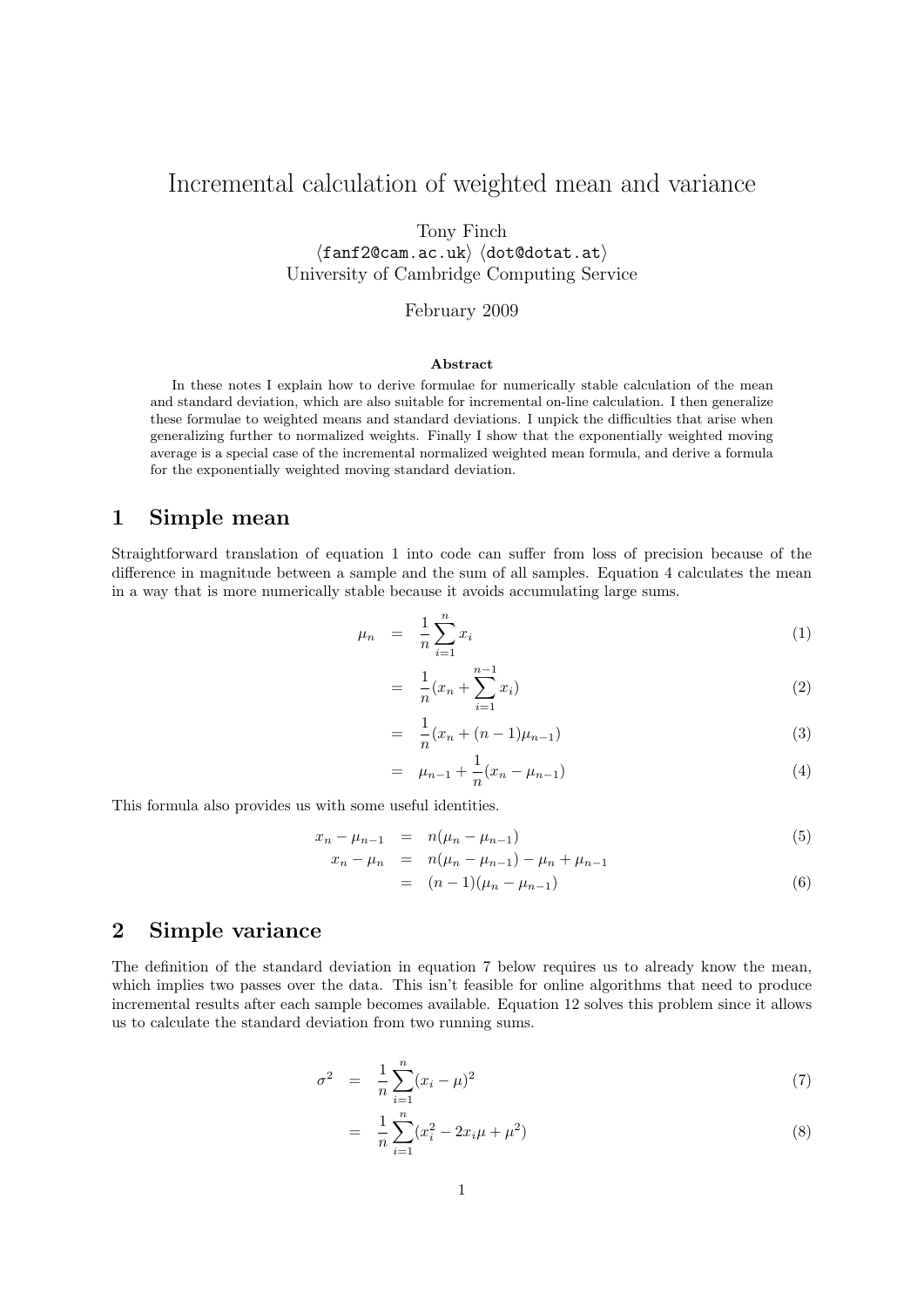$$
= \frac{1}{n} \sum_{i=1}^{n} x_i^2 - 2\mu \frac{1}{n} \sum_{i=1}^{n} x_i + \mu^2 \frac{1}{n} \sum_{i=1}^{n} 1 \tag{9}
$$

$$
= \frac{1}{n} \sum_{i=1}^{n} x_i^2 - 2\mu\mu + \mu^2 \frac{n}{n}
$$
 (10)

$$
= \frac{1}{n} \sum_{i=1}^{n} x_i^2 - \mu^2 \tag{11}
$$

$$
= \left(\frac{1}{n}\sum_{i=1}^{n}x_i^2\right) - \left(\frac{1}{n}\sum_{i=1}^{n}x_i\right)^2 \tag{12}
$$

## 3 Incremental variance

Knuth notes [1] that equation 12 is prone to loss of precision because it takes the difference between two large sums of similar size, and suggests equation 24 as an alternative that avoids this problem. However he does not say how it is derived. In the following, equation 20 is derived from the previous step using equation 5.

Let 
$$
S_n = n\sigma_n^2 \tag{13}
$$

$$
= \sum_{i=1}^{n} (x_i - \mu_n)^2
$$
 (14)

$$
= \sum_{i=1}^{n} x_i^2 - n\mu_n^2 \tag{15}
$$

$$
S_n - S_{n-1} = \sum_{i=1}^n x_i^2 - n\mu_n^2 - \sum_{i=1}^{n-1} x_i^2 + (n-1)\mu_{n-1}^2 \tag{16}
$$

$$
= x_n^2 - n\mu_n^2 + (n-1)\mu_{n-1}^2
$$
\n
$$
= x_n^2 - \mu_n^2 + n(\mu_n^2 - \mu_n^2)
$$
\n(17)

$$
= x_n^2 - \mu_{n-1}^2 + n(\mu_{n-1}^2 - \mu_n^2)
$$
  
=  $x_n^2 - \mu_{n-1}^2 + n(\mu_{n-1} - \mu_n)(\mu_{n-1} + \mu_n)$  (18)

$$
= x_n^2 - \mu_{n-1}^2 + (\mu_{n-1} - x_n)(\mu_{n-1} + \mu_n) \tag{20}
$$

$$
= x_n^2 - \mu_{n-1}^2 + \mu_{n-1}^2 - x_n \mu_n - x_n \mu_{n-1} + \mu_n \mu_{n-1}
$$
\n(21)

$$
= x_n^2 - x_n \mu_n - x_n \mu_{n-1} + \mu_n \mu_{n-1}
$$
\n(22)

$$
= (x_n - \mu_{n-1})(x_n - \mu_n) \tag{23}
$$

$$
S_n = S_{n-1} + (x_n - \mu_{n-1})(x_n - \mu_n) \tag{24}
$$

$$
\sigma_n = \sqrt{S_n/n} \tag{25}
$$

Mathworld [2] has an alternative derivation of a similar formula, which in our notation is as follows.

$$
S_n = \sum_{i=1}^n (x_i - \mu_n)^2
$$
\n(26)

$$
= \sum_{i=1}^{n} ((x_i - \mu_{n-1}) - (\mu_n - \mu_{n-1}))^2
$$
\n(27)

$$
= \sum_{i=1}^{n} (x_i - \mu_{n-1})^2 + \sum_{i=1}^{n} (\mu_n - \mu_{n-1})^2 - 2 \sum_{i=1}^{n} (x_i - \mu_{n-1}) (\mu_n - \mu_{n-1}) \tag{28}
$$

Simplify the first summation:

$$
\sum_{i=1}^{n} (x_i - \mu_{n-1})^2 = (x_n - \mu_{n-1})^2 + \sum_{i=1}^{n-1} (x_i - \mu_{n-1})^2
$$
 (29)

$$
= (x_n - \mu_{n-1})^2 + S_{n-1}
$$
\n(30)

$$
= S_{n-1} + n^2 (\mu_n - \mu_{n-1})^2 \tag{31}
$$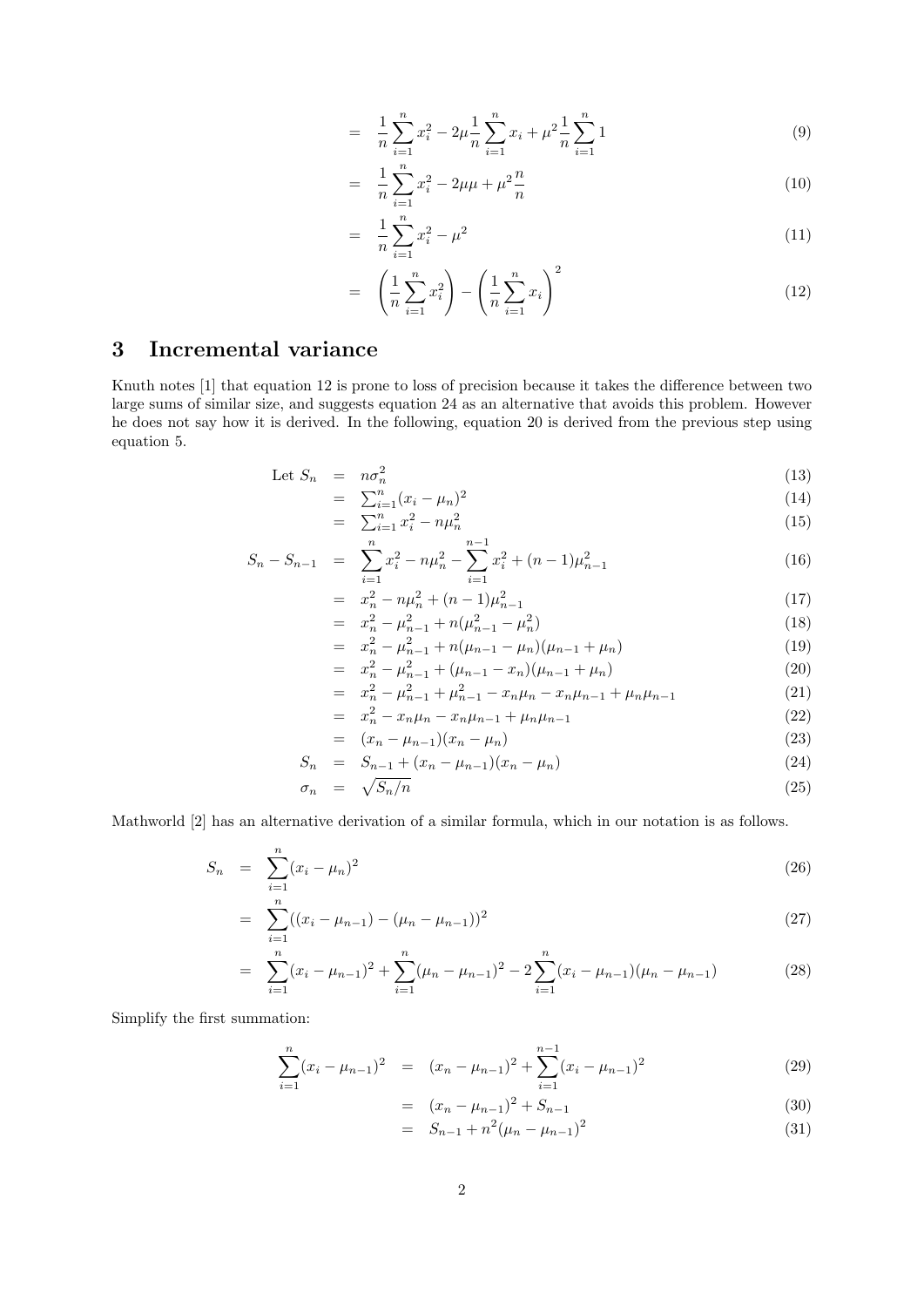Simplify the second summation:

$$
\sum_{i=1}^{n} (\mu_n - \mu_{n-1})^2 = n(\mu_n - \mu_{n-1})^2
$$
 (32)

Simplify the third summation:

$$
\sum_{i=1}^{n} (x_i - \mu_{n-1})(\mu_n - \mu_{n-1}) = (\mu_n - \mu_{n-1}) \sum_{i=1}^{n} (x_i - \mu_{n-1})
$$
\n(33)

$$
= (\mu_n - \mu_{n-1}) \left( x_n - \mu_{n-1} + \sum_{i=1}^{n-1} (x_i - \mu_{n-1}) \right)
$$
 (34)

$$
= (\mu_n - \mu_{n-1}) \left( x_n - \mu_{n-1} - (n-1)\mu_{n-1} + \sum_{i=1}^{n-1} x_i \right) \tag{35}
$$

$$
= (\mu_n - \mu_{n-1})(x_n - \mu_{n-1} - (n-1)\mu_{n-1} + (n-1)\mu_{n-1}) \qquad (36)
$$

$$
= (\mu_n - \mu_{n-1})(x_n - \mu_{n-1}) \tag{37}
$$

$$
= n(\mu_n - \mu_{n-1})^2 \tag{38}
$$

Back to the complete formula:

$$
S_n = S_{n-1} + n^2(\mu_n - \mu_{n-1})^2 + n(\mu_n - \mu_{n-1})^2 - 2n(\mu_n - \mu_{n-1})^2
$$
\n(39)

$$
= S_{n-1} + n^2(\mu_n - \mu_{n-1})^2 - n(\mu_n - \mu_{n-1})^2
$$
\n(40)

$$
= S_{n-1} + n(n-1)(\mu_n - \mu_{n-1})^2 \tag{41}
$$

We can use equations 6 and 5 to show this is equivalent to equation 24.

$$
S_n = S_{n-1} + n(n-1)(\mu_n - \mu_{n-1})^2
$$
\n(42)

$$
= S_{n-1} + n(\mu_n - \mu_{n-1})(x_n - \mu_n) \tag{43}
$$

$$
= S_{n-1} + (x_n - \mu_{n-1})(x_n - \mu_n) \tag{44}
$$

## 4 Weighted mean

The weighted mean is defined as follows.

$$
\mu = \frac{\sum_{i=1}^{n} w_i x_i}{\sum_{i=1}^{n} w_i}
$$
\n(45)

It is equivalent to the simple mean when all the weights are equal, since

$$
\mu = \frac{\sum_{i=1}^{n} wx_i}{\sum_{i=1}^{n} w} = \frac{w \sum_{i=1}^{n} x_i}{nw} = \frac{1}{n} \sum_{i=1}^{n} x_i
$$
\n(46)

If the samples are all different, then weights can be thought of as sample frequencies, or they can be used to calculate probabilities where  $p_i = w_i / \sum w_i$ . The following derivation of the incremental formula (equation 53) follows the same pattern as the derivation of equation 4. For brevity we also define  $W_n$  as the sum of the weights.

$$
W_n = \sum_{i=1}^n w_i \tag{47}
$$

$$
\mu_n = \frac{1}{W_n} \sum_{i=1}^n w_i x_i \tag{48}
$$

$$
= \frac{1}{W_n} \left( w_n x_n + \sum_{i=1}^{n-1} w_i x_i \right) \tag{49}
$$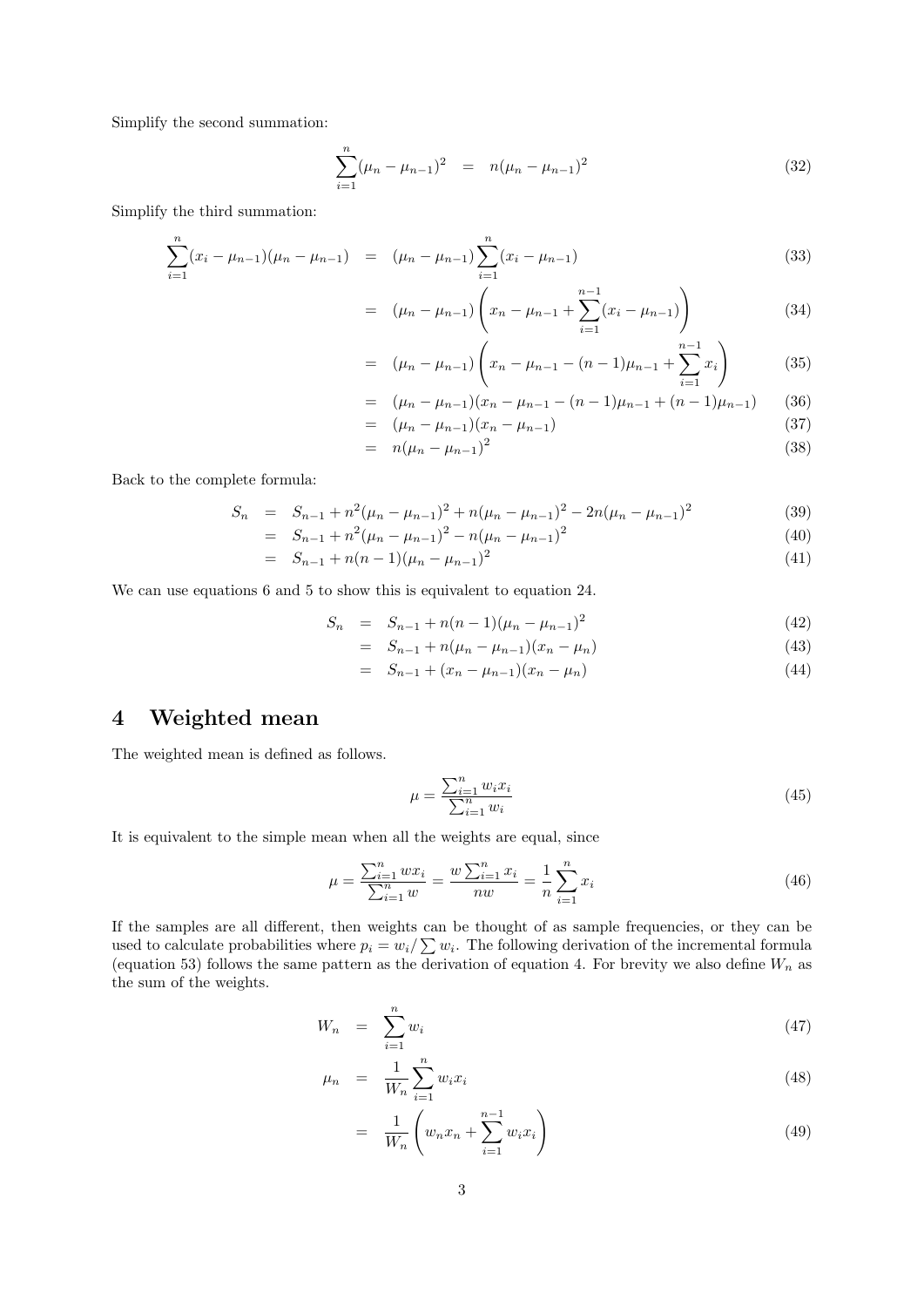$$
= \frac{1}{W_n}(w_n x_n + W_{n-1} \mu_{n-1}) \tag{50}
$$

$$
= \frac{1}{W_n}(w_n x_n + (W_n - w_n)\mu_{n-1})
$$
\n(51)

$$
= \frac{1}{W_n}(W_n\mu_{n-1} + w_nx_n - w_n\mu_{n-1})
$$
\n(52)

$$
= \mu_{n-1} + \frac{w_n}{W_n}(x_n - \mu_{n-1}) \tag{53}
$$

Useful identities derived from this formula are:

$$
W_n(\mu_{n-1} - \mu_n) = w_n(\mu_{n-1} - x_n)
$$
\n(54)

$$
\frac{w_n}{w_n}(\mu_n - \mu_{n-1}) = x_n - \mu_{n-1}
$$
\n(55)

$$
x_n - \mu_n = \frac{W_n}{w_n} (\mu_n - \mu_{n-1}) - \mu_n + \mu_{n-1}
$$
  
= 
$$
\frac{W_n - w_n}{w_n} (\mu_n - \mu_{n-1})
$$
 (56)

$$
w_n \tbinom{\mu_n - \mu_{n-1}}{\mu_n}
$$
\n
$$
= \frac{W_n - w_n}{W_n} (x_n - \mu_{n-1})
$$
\n(57)

## 5 Weighted variance

Similarly, we derive a numerically stable formula for calculating the weighted variance (equation 68) using the same pattern as the derivation of the unweighed wersion (equation 24).

$$
\sigma^2 = \frac{1}{W_n} \sum_{i=1}^n w_i (x_i - \mu)^2 = \frac{1}{W_n} \sum_{i=1}^n w_i x_i^2 - \mu^2
$$
\n(58)

Let 
$$
S_n = W_n \sigma_n^2 \tag{59}
$$

$$
= \sum_{i=1}^{n} w_i x_i^2 - W_n \mu_n^2 \tag{60}
$$

$$
S_n - S_{n-1} = \sum_{i=1}^n w_i x_i^2 - W_n \mu_n^2 - \sum_{i=1}^{n-1} w_i x_i^2 + W_{n-1} \mu_{n-1}^2 \tag{61}
$$

$$
= w_n x_n^2 - W_n \mu_n^2 + W_{n-1} \mu_{n-1}^2 \tag{62}
$$

$$
= w_n x_n^2 - W_n \mu_n^2 + (W_n - w_n) \mu_{n-1}^2
$$
\n
$$
= w_n (x_n^2 - \mu_n^2) + W (u_n^2 - \mu_n^2)
$$
\n(63)

$$
= w_n (x_n^2 - \mu_{n-1}^2) + W_n(\mu_{n-1}^2 - \mu_n^2)
$$
  
\n
$$
= w_n (x_n^2 - \mu_{n-1}^2) + W_n(\mu_{n-1} - \mu_n)(\mu_{n-1} + \mu_n)
$$
 (64)

$$
= w_n (x_n^2 - \mu_{n-1}^2) + W_n(\mu_{n-1} - \mu_n)(\mu_{n-1} + \mu_n)
$$
\n
$$
= w_n (x_n^2 - \mu_{n-1}^2) + (\mu_{n-1} - \mu_n)(\mu_{n-1} + \mu_n)
$$
\n(65)

$$
= w_n (x_n^2 - \mu_{n-1}^2 + (\mu_{n-1} - x_n)(\mu_{n-1} + \mu_n))
$$
  

$$
= w_n (x_n - \mu_{n-1})(x_n - \mu_n)
$$
 (67)

$$
S_n = S_{n-1} + w_n (x_n - \mu_{n-1}) (x_n - \mu_n) \tag{68}
$$

$$
\sigma_n = \sqrt{S_n/W_n} \tag{69}
$$

### 6 Variable weights

In the previous three sections, I have assumed that weights are constant once assigned. However a common requirement is to normalize the weights, such that

$$
W = \sum_{i=1}^{n} w_i = 1
$$
\n(70)

If we are repeatedly adding new data to our working set, then we can't have both constant weights and normalized weights. To allow us to keep weights normalized, we need to allow the weight of each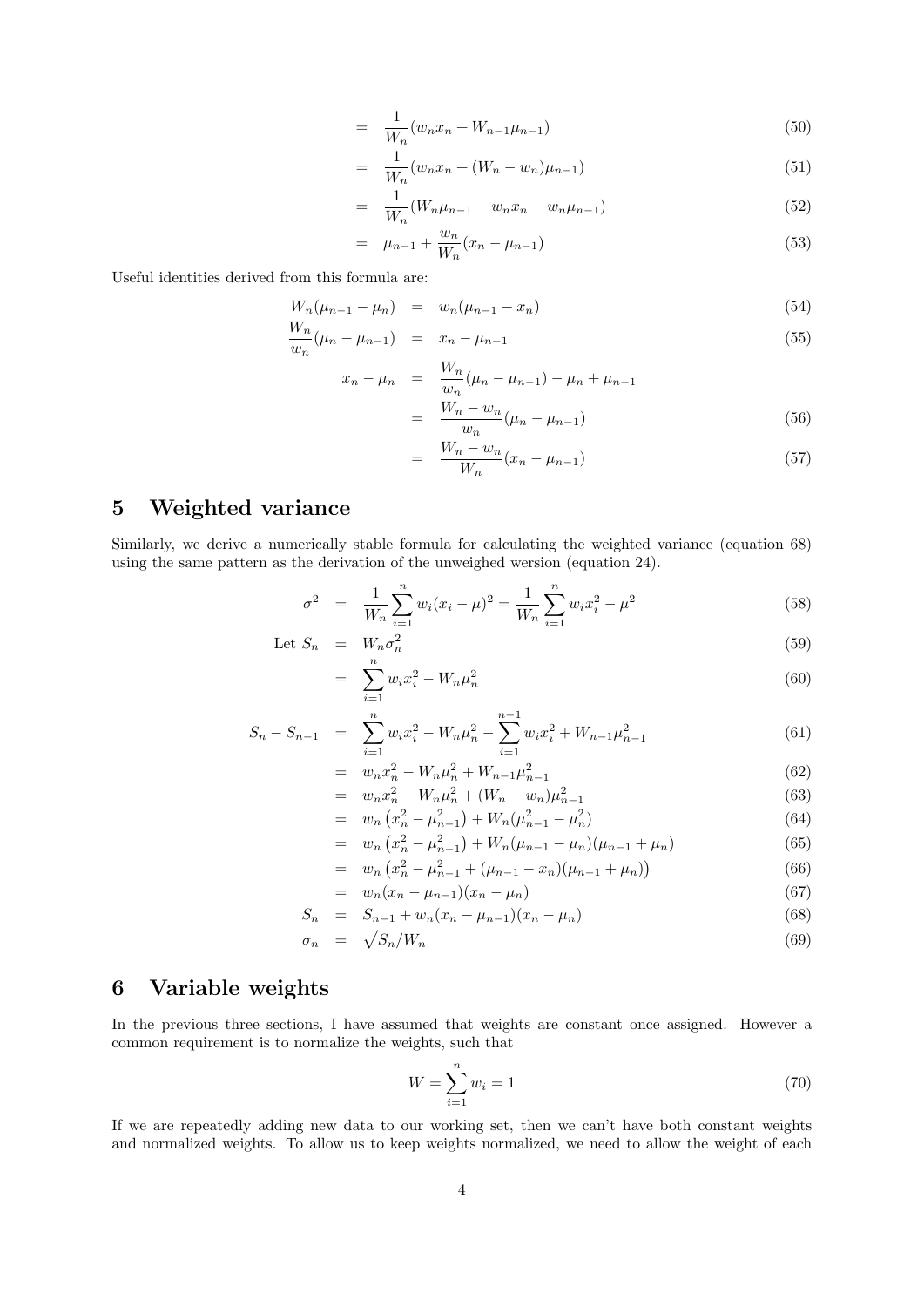sample to change as the set of samples changes. To indicate this we will give weights two indices, the first identifying the set of samples using the sample count (as we have been doing for  $\mu_n$  etc.) and the second being the index of the sample in that set. We will not make any assumptions about the sum of the weights, that is we will not require them to be normalized. For example,

$$
W_n = \sum_{i=1}^n w_{n,i}, \ \mu_n = \frac{1}{W_n} \sum_{i=1}^n w_{n,i} x_i \tag{71}
$$

Having done this we need to re-examine some of the logical steps in the previous sections to ensure they are still valid. In equations 49–51, we used the fact that in the fixed-weight setting,

$$
\sum_{i=1}^{n-1} w_i x_i = W_{n-1} \mu_{n-1} = (W_n - w_n) \mu_{n-1}
$$
\n(72)

In the new setting, this equality is fairly obviously no longer true. (For example, if we are keeping weights normalized then  $W_n = W_{n-1} = 1$ .) Fortunately there is a different middle step which justifies equation 72 when weights vary, so the results of section 4 remain valid.

$$
\sum_{i=1}^{n-1} w_{n,i} x_i = (W_n - w_{n,n}) \mu_{n-1}
$$
\n(73)

$$
\sum_{i=1}^{n-1} w_{n,i} x_i = \sum_{i=1}^{n-1} w_{n,i} \frac{\sum_{i=1}^{n-1} w_{n-1,i} x_i}{\sum_{i=1}^{n-1} w_{n-1,i}} \tag{74}
$$

$$
\frac{\sum_{i=1}^{n-1} w_{n,i} x_i}{\sum_{i=1}^{n-1} w_{n,i}} = \frac{\sum_{i=1}^{n-1} w_{n-1,i} x_i}{\sum_{i=1}^{n-1} w_{n-1,i}} \tag{75}
$$

$$
\sum_{i=1}^{n-1} \frac{w_{n,i}}{\sum_{i=1}^{n-1} w_{n,i}} x_i = \sum_{i=1}^{n-1} \frac{w_{n-1,i}}{\sum_{i=1}^{n-1} w_{n-1,i}} x_i
$$
\n(76)

$$
\frac{w_{n,j}}{\sum_{i=1}^{n-1} w_{n,i}} = \frac{w_{n-1,j}}{\sum_{i=1}^{n-1} w_{n-1,i}} \text{ where } 1 \le j \le n-1 \tag{77}
$$

This says that for the weighted mean formulae to remain valid the new and old weights should be consistent. Equation 75 says that we get the same result when we calculate the mean of the previous working set whether we use the old weights or the new weights. Equation 77 says that when we normalize the weights across the previous set (up to  $n-1$ ) we get the same set of weights whether we start from the old weights or the new ones. This requirement isn't enough by itself to make the weighted variance formulae work, so we will examine it again below.

#### 7 The expectation function

At this point it is worth defining some better notation to reduce the number of summations we need to write. The expectation function is a generalized version of the mean, whose argument is some arbitrary function of each sample.

$$
E_n(f(x)) = \frac{1}{W_n} \sum_{i=1}^n w_{n,i} f(x_i)
$$
\n(78)

$$
E_n(k) = k \tag{79}
$$

$$
E_n(af(x)) = aE_n(f(x)) \tag{80}
$$

$$
E_n(f(x) + g(x)) = E_n(f(x)) + E_n(g(x))
$$
\n(81)

$$
\mu_n = E_n(x) \tag{82}
$$

$$
\sigma_n^2 = E_n((x - \mu_n)^2) \tag{83}
$$

$$
= E_n(x^2 + \mu_n^2 - 2\mu_n x)
$$
\n
$$
= F_n(x^2) + \mu_n^2 - 2\mu_n F_n(x)
$$
\n(84)

$$
= E_n(x^2) + \mu_n^2 - 2\mu_n E_n(x) \tag{85}
$$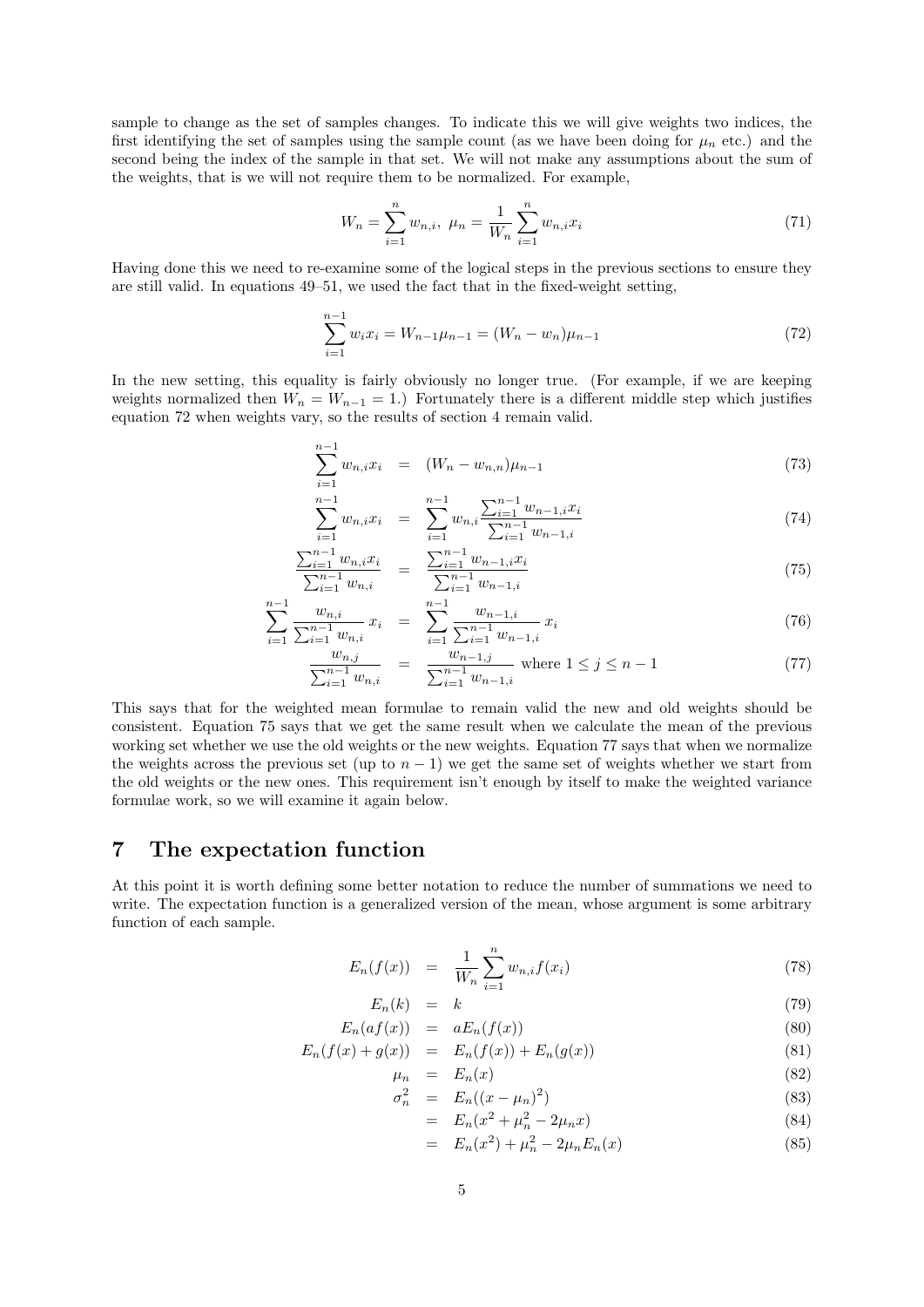$$
= E_n(x^2) - \mu_n^2 \tag{86}
$$

$$
= E_n(x^2) - E_n(x)^2 \tag{87}
$$

The incremental formula is derived in the usual way. Equation 92 is particularly useful.

$$
W_n E_n(f(x)) = \sum_{i=1}^n w_{n,i} f(x_i)
$$
\n(88)

$$
= w_{n,n}f(x_n) + \sum_{i=1}^{n-1} w_{n,i}f(x_i)
$$
\n(89)

$$
= w_{n,n}f(x_n) + (W_n - w_{n,n})\frac{\sum_{i=1}^{n-1} w_{n,i}f(x_i)}{\sum_{i=1}^{n-1} w_{n,i}} \tag{90}
$$

$$
= w_{n,n}f(x_n) + (W_n - w_{n,n})\frac{\sum_{i=1}^{n-1} w_{n-1,i}f(x_i)}{\sum_{i=1}^{n-1} w_{n-1,i}} \tag{91}
$$

$$
= w_{n,n} f(x_n) + (W_n - w_{n,n}) E_{n-1}(f(x)) \tag{92}
$$

$$
E_n(f(x)) = E_{n-1}(f(x)) + \frac{w_{n,n}}{W_n} (f(x_n) - E_{n-1}(f(x))) \tag{93}
$$

## 8 Variable-weight variance

In equations 61–63 we made the following assumptions which are not true when weights can vary.

$$
\sum_{i=1}^{n} w_{n,i} x_i^2 - W_n \mu_n^2 - \sum_{i=1}^{n-1} w_{n-1,i} x_i^2 + W_{n-1} \mu_{n-1}^2
$$
  

$$
\neq w_{n,n} x_n^2 - W_n \mu_n^2 + W_{n-1} \mu_{n-1}^2
$$
  

$$
\neq w_{n,n} x_n^2 - W_n \mu_n^2 + (W_n - w_{n,n}) \mu_{n-1}^2
$$

If we try to re-do the short derivation of the incremental standard deviation formula starting from  $S_n - S_{n-1}$  then we soon get stuck. Fortunately the longer derivation shows how to made it work.

$$
S_n = W_n \sigma_n^2 \tag{94}
$$

$$
= W_n E_n \left( (x - \mu_n)^2 \right) \tag{95}
$$

$$
= W_n E_n (([x - \mu_{n-1}] - [\mu_n - \mu_{n-1}])^2)
$$
\n(96)

$$
= W_n E_n ([x - \mu_{n-1}]^2 + [\mu_n - \mu_{n-1}]^2 - 2[x - \mu_{n-1}][\mu_n - \mu_{n-1}])
$$
\n
$$
= W_n E_n ([x - \mu_{n-1}]^2) + W_n E_n ([\mu_n - \mu_{n-1}]^2) - 2W_n E_n ([x - \mu_{n-1}][\mu_n - \mu_{n-1}])
$$
\n(97)

$$
W_n E_n ([x - \mu_{n-1}]^2) + W_n E_n ([\mu_n - \mu_{n-1}]^2) - 2W_n E_n ([x - \mu_{n-1}][\mu_n - \mu_{n-1}]) \tag{98}
$$

Simplify the first term:

$$
W_n E_n \left( [x - \mu_{n-1}]^2 \right) = w_{n,n} [x_n - \mu_{n-1}]^2 + (W_n - w_{n,n}) E_{n-1} \left( [x - \mu_{n-1}]^2 \right)
$$
(99)

$$
= w_{n,n}[x_n - \mu_{n-1}]^2 + (W_n - w_{n,n})\frac{S_{n-1}}{W_{n-1}}
$$
\n(100)

$$
= \frac{W_n - w_{n,n}}{W_{n-1}} S_{n-1} + \frac{W_n^2}{w_{n,n}} [\mu_n - \mu_{n-1}]^2
$$
\n(101)

Simplify the second term:

$$
W_n E_n \left( [\mu_n - \mu_{n-1}]^2 \right) = W_n [\mu_n - \mu_{n-1}]^2 \tag{102}
$$

Simplify the third term:

$$
W_n E_n([x - \mu_{n-1}][\mu_n - \mu_{n-1}])
$$
  
=  $[\mu_n - \mu_{n-1}] W_n E_n[x - \mu_{n-1}]$  (103)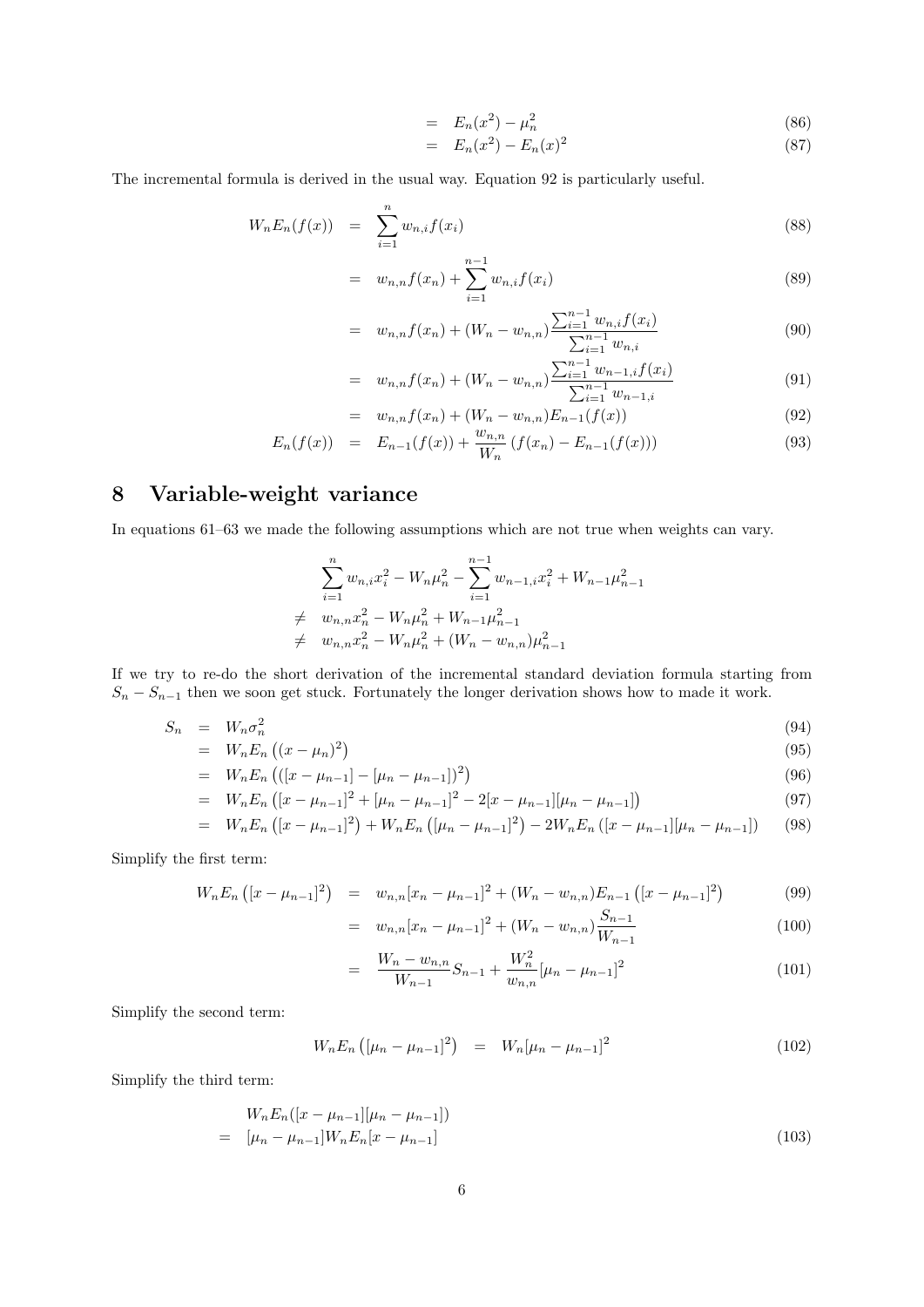$$
= [\mu_n - \mu_{n-1}](w_{n,n}[x_n - \mu_{n-1}] + (W_n - w_{n,n})E_{n-1}[x - \mu_{n-1}]) \tag{104}
$$

$$
= [\mu_n - \mu_{n-1}] (w_{n,n}[x_n - \mu_{n-1}] + (W_n - w_{n,n})[E_{n-1}(x) - E_{n-1}(\mu_{n-1})]) \tag{105}
$$

 $=$   $\left[\mu_n - \mu_{n-1}\right] \left(w_{n,n}[x_n - \mu_{n-1}] + \left(W_n - w_{n,n}\right)[\mu_{n-1} - \mu_{n-1}]\right)$  (106)

$$
= \left[ \mu_n - \mu_{n-1} \right] w_{n,n} \left[ x_n - \mu_{n-1} \right] \tag{107}
$$

$$
= W_n[\mu_n - \mu_{n-1}]^2 \tag{108}
$$

Back to the complete formula:

$$
S_n = \frac{W_n - w_{n,n}}{W_{n-1}} S_{n-1} + \frac{W_n^2}{w_{n,n}} [\mu_n - \mu_{n-1}]^2 + W_n [\mu_n - \mu_{n-1}]^2 - 2W_n [\mu_n - \mu_{n-1}]^2 \tag{109}
$$

$$
= \frac{W_n - w_{n,n}}{W_{n-1}} S_{n-1} + \frac{W_n^2}{w_{n,n}} [\mu_n - \mu_{n-1}]^2 - \frac{W_n w_{n,n}}{w_{n,n}} [\mu_n - \mu_{n-1}]^2
$$
(110)

$$
= \frac{W_n - w_{n,n}}{W_{n-1}} S_{n-1} + (W_n - w_{n,n}) \frac{W_n}{w_{n,n}} [\mu_n - \mu_{n-1}]^2
$$
\n(111)

$$
= \frac{W_n - w_{n,n}}{W_{n-1}} S_{n-1} + (W_n - w_{n,n})[\mu_n - \mu_{n-1}](x_n - \mu_{n-1}) \tag{112}
$$

$$
S_n = \frac{W_n - w_{n,n}}{W_{n-1}} S_{n-1} + w_{n,n} (x_n - \mu_n)(x_n - \mu_{n-1})
$$
\n(113)

This is the same as equation 68, except for the multiplier  $\frac{W_n - w_{n,n}}{W_{n-1}}$  which captures the change in weights between the old and new sets.

$$
\frac{W_n - w_{n,n}}{W_{n-1}} = \frac{\sum_{i=1}^{n-1} w_{n,i}}{\sum_{i=1}^{n-1} w_{n-1,i}} = \frac{w_{n,j}}{w_{n-1,j}} \text{ where } 1 \le j \le n-1
$$
\n(114)

Now that we know the rescaling trick which makes it work, we can write down the short version.

$$
S_n - \frac{W_n - w_{n,n}}{W_{n-1}} S_{n-1}
$$
  
 
$$
W_n (E_n(x^2) - \mu_n^2) - (W_n - w_{n,n}) (E_{n-1}(x^2) - \mu_{n-1}^2)
$$
 (115)

$$
= W_n \left( E_n(x^2) - \mu_n^2 \right) - \left( W_n - w_{n,n} \right) \left( E_{n-1}(x^2) - \mu_{n-1}^2 \right) \tag{115}
$$
\n
$$
= W_n \left( E_n(x^2) - \mu_n^2 \right) - W_n E_n(x^2) + w_{n,n} x_n^2 + \left( W_n - w_{n,n} \right) \mu_{n-1}^2 \tag{116}
$$

$$
= W_n \left( E_n(x^2) - \mu_n^2 \right) - W_n E_n(x^2) + w_{n,n} x_n^2 + (W_n - w_{n,n}) \mu_{n-1}^2 \tag{116}
$$
\n
$$
= w_n \mu_n^2 - W_n u_n^2 + (W_n - w_{n,n}) \mu_n^2 \tag{117}
$$

$$
= w_{n,n}x_n^2 - W_n\mu_n^2 + (W_n - w_{n,n})\mu_{n-1}^2
$$
\n
$$
= w_{n,n} (x_n^2 - u_n^2) + W_n(u_n^2 - u_n^2) \tag{118}
$$

$$
= w_{n,n} \left( x_n^2 - \mu_{n-1}^2 \right) + W_n(\mu_{n-1}^2 - \mu_n^2) \tag{118}
$$

$$
= w_{n,n} \left( x_n^2 - \mu_{n-1}^2 \right) + W_n(\mu_{n-1} - \mu_n)(\mu_{n-1} + \mu_n) \tag{119}
$$

$$
= w_{n,n} \left( x_n^2 - \mu_{n-1}^2 + (\mu_{n-1} - x_n)(\mu_{n-1} + \mu_n) \right) \tag{120}
$$

$$
= w_{n,n}(x_n - \mu_n)(x_n - \mu_{n-1}) \tag{121}
$$

# 9 Exponentially-weighted mean and variance

Starting from equation 53, let's set  $w_{n,n}/W_n$  to a constant  $0 < \alpha < 1$  and let  $a = 1 - \alpha$ . This produces the standard formula for the exponentially weighted moving average.

$$
\mu_n = \mu_{n-1} + \alpha (x_n - \mu_{n-1}) \tag{122}
$$

$$
= (1 - \alpha)\mu_{n-1} + \alpha x_n \tag{123}
$$

$$
= a\mu_{n-1} + (1-a)x_n \tag{124}
$$

In the following it's more convenient to use a lower bound of 0 instead of 1, i.e.  $0 \le i \le n$ . We are going to show that the weights are renormalized each time a datum is added. First, we expand out the inductive definition of the mean.

$$
\mu_n = a\mu_{n-1} + (1-a)x_n \tag{125}
$$

$$
= a2 \mu_{n-2} + a(1-a)x_{n-1} + (1-a)x_n \tag{126}
$$